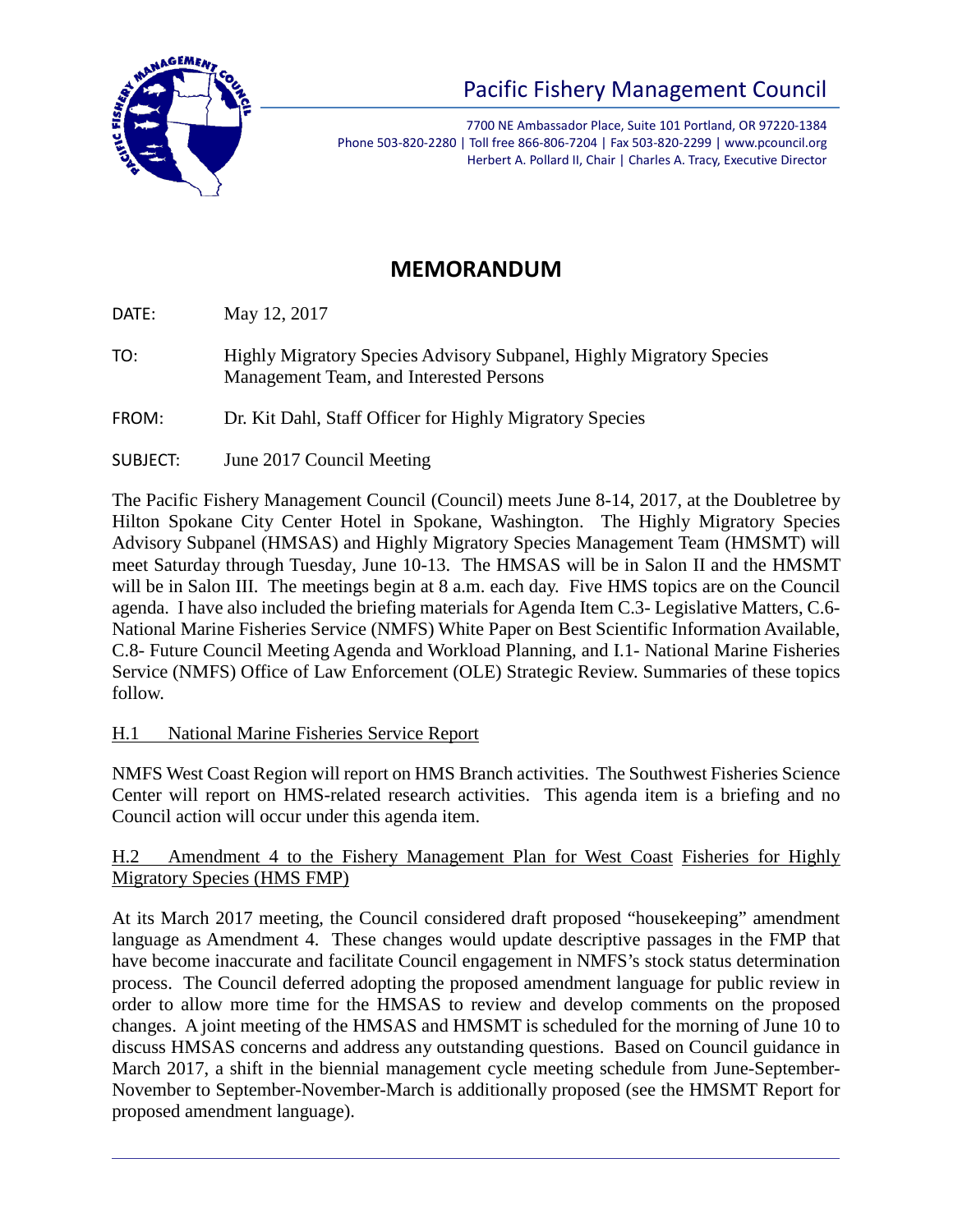Although not part of the FMP amendment, under this agenda item the HMSMT has identified those HMS stocks for which the Pacific Council would request to be considered the "appropriate council" pursuant to section 304(i) of the Magnuson-Stevens Act.

The Council is scheduled to adopt the amendment language for public review at this meeting and take final action on the FMP amendment at its September 2017 meeting.

#### H.3 Authorization of Deep-Set Buoy Gear and Federal Permitting

In November 2016, the Council directed the HMSMT to develop a preliminary range of alternatives to authorize a deep-set buoy gear (DSBG) fishery for Council consideration at this meeting. The Council is scheduled to review this proposed range of alternatives, along with input from other advisory bodies, and provide guidance for their further development. The Council is scheduled to adopt a range of alternatives for public review at its September 2017 meeting. The HMSMT submitted a report outlining the range of alternatives, based on its meeting in April 2017. A joint session is scheduled for the afternoon of June  $10<sup>th</sup>$  so that the HMSMT can brief the HMSAS on what it has proposed and solicit feedback.

#### H.4 Proposed Deep-Set Buoy Gear Exempted Fishing Permits

The Council has received 19 applications for DSBG exempted fishing permits (EFPs). Two of these, from Mr. Roger Cullen and Mr. Arthur Lorton/Mr. David Haworth, were originally submitted at the March 2017 meeting. The Council asked for more information and/or revisions to the application. The remaining applications are new. The Council will be seeking advice from the HMSMT and HMSAS in order to make a recommendation to NMFS on issuing permits based on these applications. In March 2017, the Council adopted a process to decide if a DSBG EFP application could be approved in one Council meeting rather than the previously required two Council meetings. Based on these criteria, the Council could make a final recommendation on any of the new applications at this meeting as well as the two resubmitted applications.

#### H.5 Recommendations for International Management Activities

The situation summary describes recent and upcoming regional fishery management organization (RFMO) meetings. Conservation of Pacific bluefin tuna is of particular interest, because of the stock's importance to West Coast recreational and commercial fisheries. Both the Inter-American Tropical Tuna Commission (IATTC) and the Western and Central Pacific Fisheries Commission (WCPFC) will be considering conservation and management measures for tropical tunas (bigeye, skipjack, and yellowfin) at their meetings later this year. Between the June and September 2017 Council meetings, the WCPFC Northern Committee will meet to decide on a second rebuilding target for Pacific bluefin; the IATTC will hold its annual meeting; and the WCPFC will hold an intersessional meeting to further develop the draft measure for tropical tunas, to be considered at its December annual meeting.

The Council will consider this information and provide recommendations relevant to upcoming RFMO meetings, as appropriate.